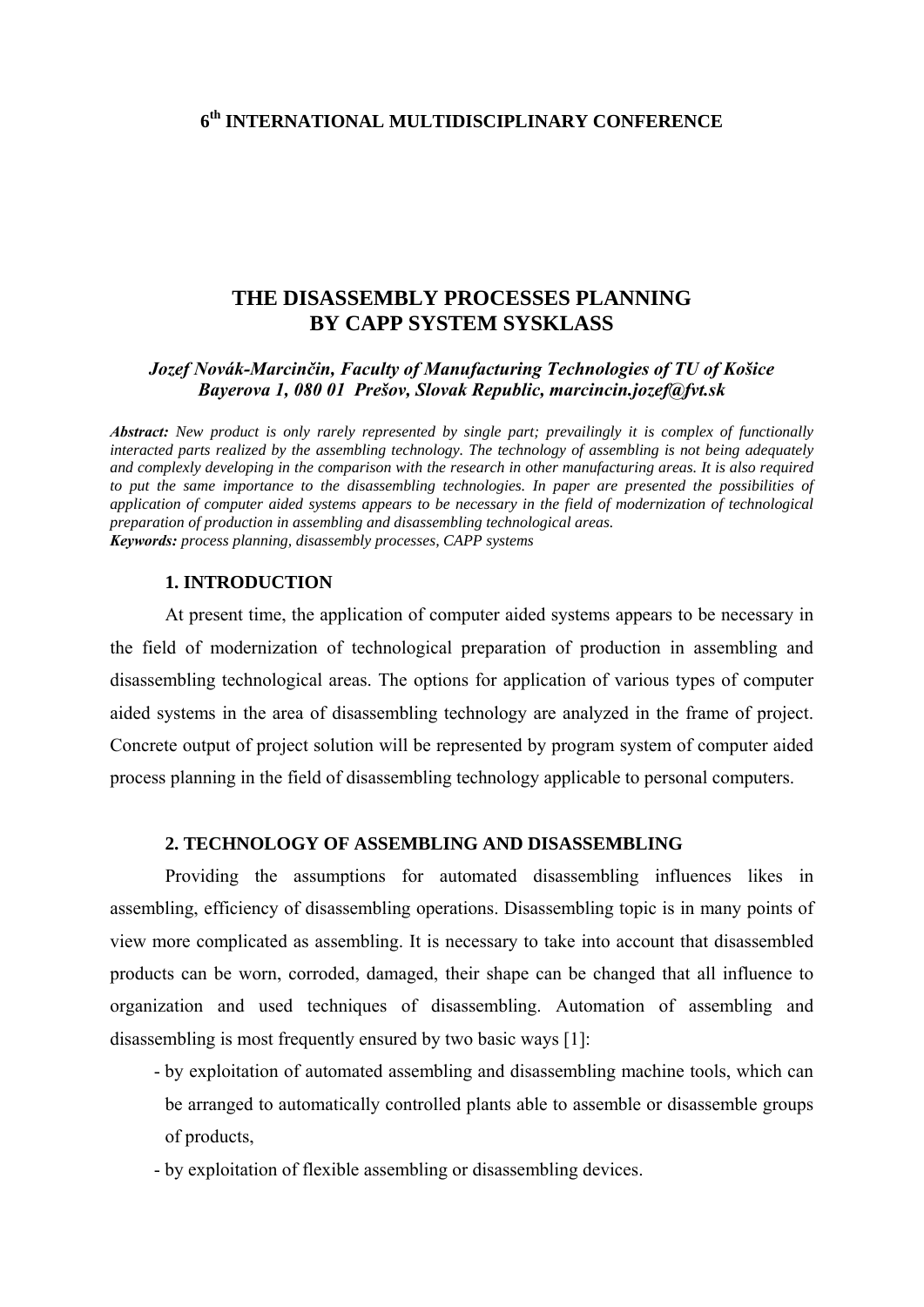The relation between new product and conception of disassembling system is comparable to the relation between new product design and manufacturing system conception. But there exists the time delay between design of new product and completing its life cycle during which it is possible to develop disassembling techniques. Since present products are often not designed for easy disassembling, the costs of their disassembling will be high [7].

Weak aspect of disassembling is its high labor content. Current disassembling operations are mostly performed manually and only a few of them are performed by automation. Usually, large disassembling plants are very rare, for example such as car disassembling, require a lot of manual work, supported by handle manipulation with tools. This work is physically demanding, dirty and sometimes dangerous. Therefore, it is needed to create organized, efficient, highly mechanized and partially automated disassembling plants.

Complex automation of technological process planning is not possible without realization of computer aided process planning systems in the area of product's disassembly technology. In the frame of CIM (Computer Integrated Manufacturing), there is defined independent section - CAPP (Computer Aided Process Planning). It is possible to realize technological documentation for various technologies with the use of computer technique devices. Similarly, it is possible to design and realize program systems aimed to automated creation of technological documentation in the area of product disassembling that will contribute to their faster environmentally suitable liquidation [5].

#### **3. COMPUTER AIDED PROCESS PLANNING IN DISASSEMBLY**

One of the most installed software system in Slovakia, based on group technology principle, is variant Computer Aided Process Planning (CAPP) system SYSKLASS made by GTS Detva Company. Group technology is one of the source innovation theoretical principles. It is one of the important methodological elements of product and technology profiling of the manufacturing systems functional solution, of their control, etc. Theoretical concept of original group technology classifies it to the standardization methods. Original concept of group technology oriented its applications to low-series productions, and its main contribution was increasing the series of production [2].

System SYSKLASS is based on method, which uses the combination of graphics and data identification of produced items. This method enables automated classifying, respectively identifying of any produced item and next generating of most suitable technological documentation.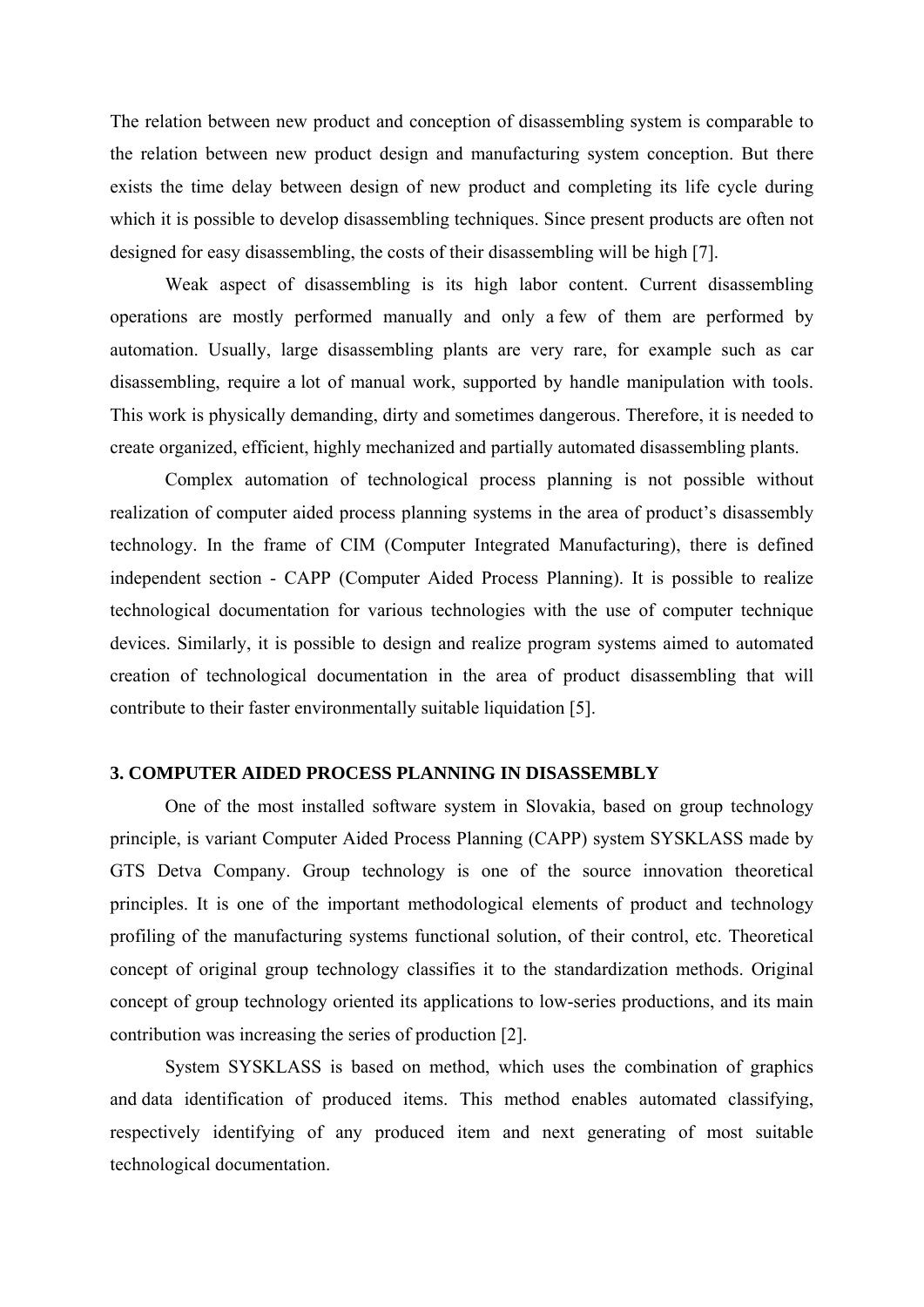Base idea of this system is to realize any activity from constructional development, through constructional and technological preparation, to tools manufacturing in the manner that the system can provide the closest suitable typical or unified solution for each level in:

- construction drawing,
- specification of raw material,
- technology of production,
- documentation for fixtures and tools.

Updating system SYSKLASS means filling its valid (real) database by the data, which then create basic structure of this system. Solving the issue of database on general level should be very non-efficient with respect to the fact that disassembling similarly as assembling is manufacturing process including countless number of operations, activities and high variability of parts and tools for performing this activity. Most optimal solution for such modification of the system is performing the concrete disassembling activity of selected factory, which uses the system for creating and performing technological procedures. Such solved modification should have the result in performed detailed procedure and in quick creation of technological procedures and high level of system SYSKLASS application exploitation in factory.

Such filled database will not have its exploitation in creating the technological procedures in other factory or in change of the shape representatives of disassembling process, which shapes are different from other parts about more than 60%. The base and most used is disassembling of joints. It includes both disassembling of demountable joints as same as disassembling of un-demountable joints. First step in the design of joints disassembling technology is selection and classification of individual joint types. Basic division is to groups of demountable and un-demountable joints. Next division is shown in Fig. 1. Most used types of concrete sort of joints have been selected to every type of joint.

The following section is the classification of individual joints types. Classification of parts in mechanical engineering production brings defined order into production base of factory that improves and increases efficiency of technological production preparation. Classification of produced parts is decisive activity for exploitation of the group technology principles in the area of construction and technological documentation creation. It means creation of produced item model that sufficiently abstracts those item properties, whose are needed for identifying some component and for following identification of the technological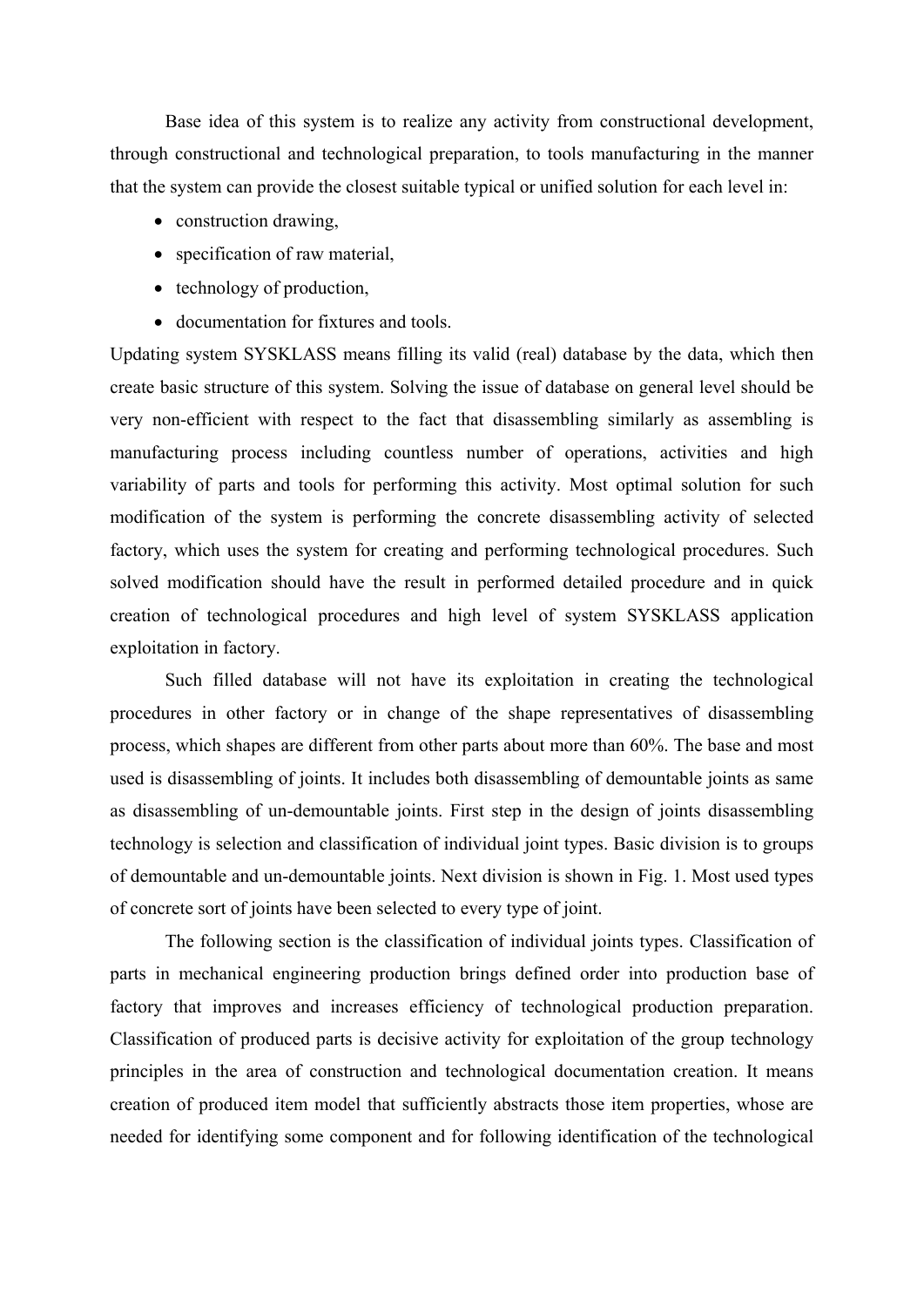conditions for realization of its manufacturing. Main property influencing the criteria of exactness is geometrical shape [4].



Fig. 1 Basic types of demountable and un-demountable joints

Classification is:

- shape classification,
- data classification.
- auxiliary technological data, enhanced classification.



Fig. 2 First graphical level of classification system for demountable and un-demountable joints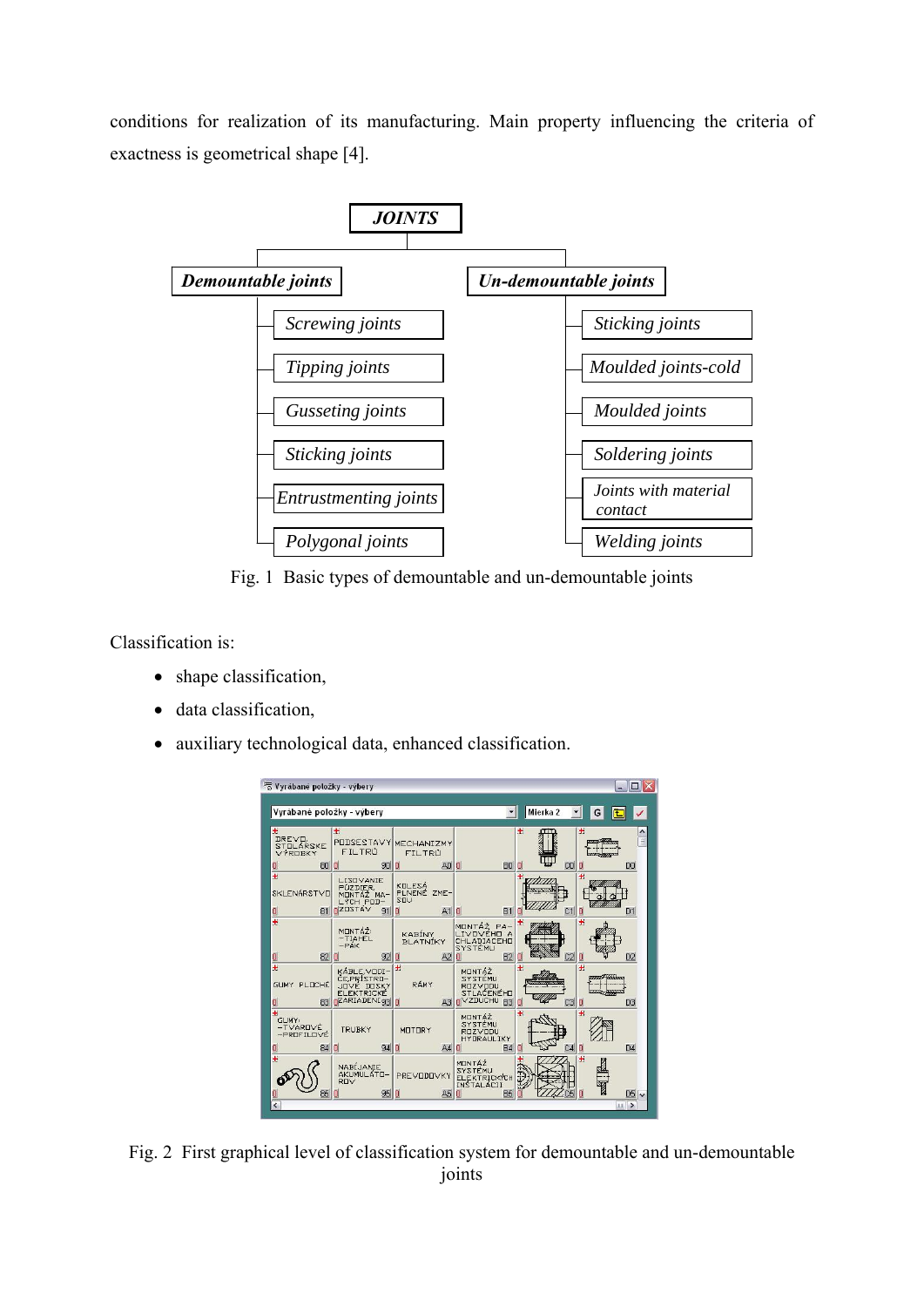Graphics classification system is the tool for shape classification of parts. Graphics classification system is divided to two levels. The purpose of shape classification is creation of digital model of produced item, which contains the properties needed for functional identification of some component and following for identification of technologicalmanufacturing conditions for disassembling realization. Individual shape properties of produced or disassembled items are interpreted by adequate shape characteristics.

GRAFKLAS program is adapted for real creation of shape representatives for disassembling process, in which the picture becomes the member of graphics matrix immediately after its creation. After ending the creation or editing the picture, the picture immediately becomes to be a part of graphics matrix. After ending the creation or editing the picture, it is automatically saved in selected position in graphics matrix.

Internal editor serves for sketching pictorial representatives, which enables to sketch the picture in two color levels:

- Sections of pictures that will be visible in showing the graphics matrix also in zoom mode are sketched into the first level.
- Sections of pictures that will not be visible in showing the graphics matrix are sketched into the second level. This way will improve readability and transparency of pictures.

The example of created first graphical level of classification system for demountable and undemountable joints in system Sysklass is on Fig. 2, second graphical level of classification system for demountable screwing joints is on Fig. 3.



Fig. 3 Second graphical level of classification system for demountable screwing joints